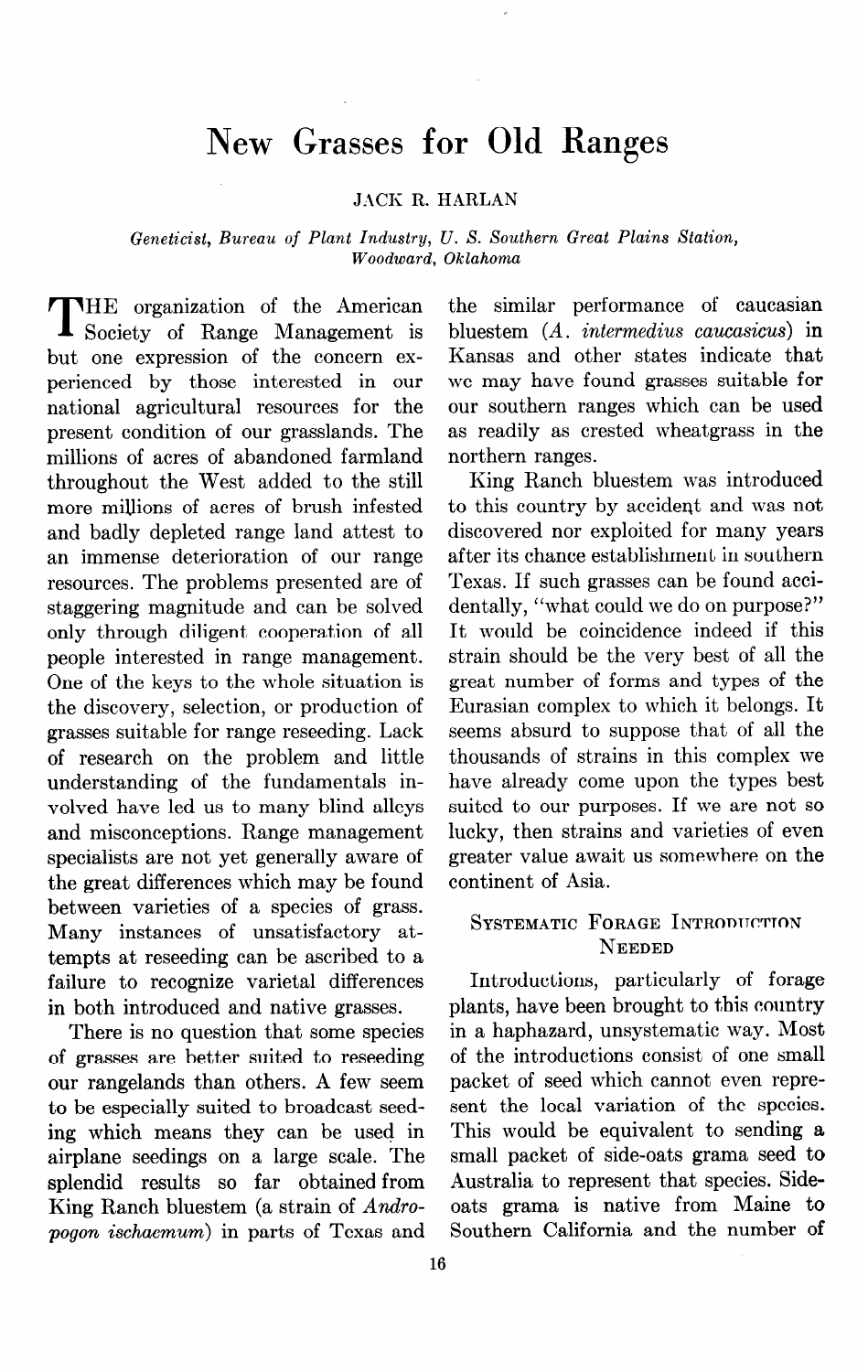variant forms is legion. The difference in adaptation between strains of sideoats grama greatly exceeds the difference in adaptation between many species of lesser distribution. Thus a single packet introduction-or even a dozen packetsis a pitifully inadequate sampling of a species. The Eurasian bluestems are native from Hungary to China. The handful1 of accessions so far grown in this country cannot represent a reasonable sampling of the material.

Other introductions of value have reached us in the same way. Weeping lovegrass ( $Eragrostis curvula$ ) has at least a limited place in some portions of the southern plains. The standard strain now being used is low in palatability and returns low gains per head. This does not mean that other and superior strains might not be found were we to search for them. A number of strains of the species have been tested, most of which are not nearly so resistant to cold as the standard strain and have winterkilled at Woodward, Oklahoma. Two other species of lovegrass have shown much promise in the Southwest. Lehmann's lovegrass (E. *Lehmanniana*) and Boer lovegrass  $(E, E)$ *chloromuelus)* are both very cold sensitive. Many accessions have winterkilled regularly at Woodward, yet a lot was received in 1948 which overwintered under severe conditions without injury. Of several accessions of *Andropogon intermedius* tested, only the *var. cuucusicus* type has proved winterhardy.

Among these occasional and chance introductions we have found, and may find in the future, material of immense value. But such introductions are a poor substitute indeed for a thorough and systematic survey of the world's grass resources. As the writer can testify from personal experience, an adequate sampling of the genetic material of a geographic region is not easily obtained. **A**  systematic collection program for forage plants over the world would need to be well organized and adequately financed. The results would certainly justify the effort.

### SUPERIOR NATIVE STRAINS

Many of our native species offer the same challenge and opportunity. The difference between strains is sometimes extraordinary. This seems particularly true of the warm season grasses. The striking differences in behavior and performance between northern and southern sources of native species have long been recognized by range management specialists. More recent, detailed inquiry into the problem has shown that differences nearly as great may be found between varieties from similar latitudes. One example of special interest here can be cited of the behavior of a complex of blue-grama strains in the Capitan mountains of New Mexico. Here we find types indicating mediocre performance intermingled with types showing excellent vigor and marked superiority. Collections made only one half mile apart show striking differences although the blue grama stand is nearly pure and continuous between the sources. A similar behavior is demonstrable in side-oats grama and further study will no doubt reveal an analogous situation in other native grass species.

It is evident, therefore, that even to obtain an adequate sampling of some of our own native species we must go through some areas with a fine toothed comb. How much more difficult it would be to obtain a good sampling of foreign species about which we know even less!

Another problem of prime importance to the range management specialist is brought out by our study of varietal dif-